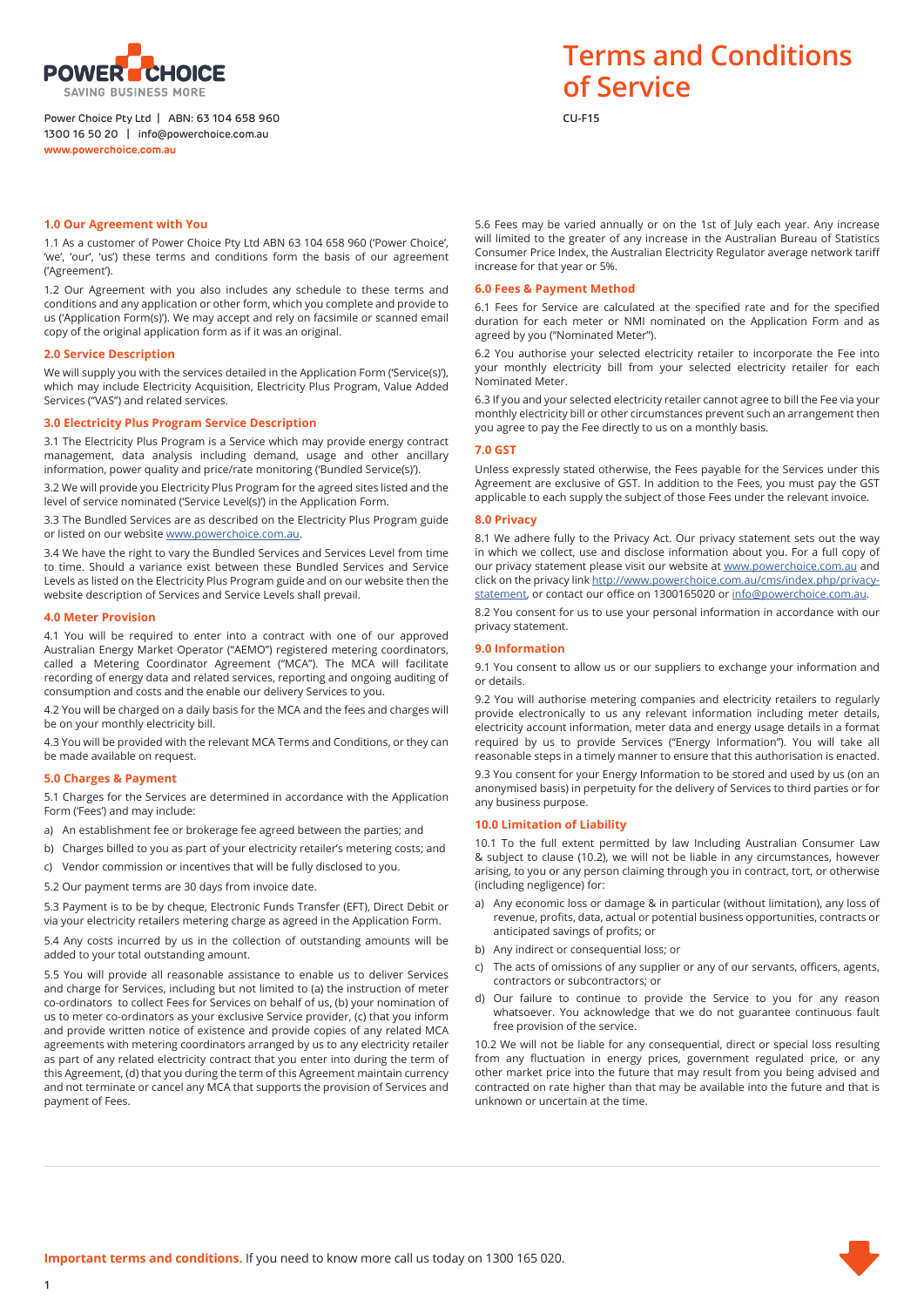

### Power Choice Pty Ltd | ABN: 63 104 658 960 **CU-F15** 1300 16 50 20 | info@powerchoice.com.au **www.powerchoice.com.au**

# **Terms and Conditions of Service**

#### **11.0 Term of the Agreement.**

The Agreement will commence on the date of its signing by you and will continue for 60 months or other period as agreed in writing ('Agreement Term').

### **12.0 Confidentiality**

You will keep confidential, and will not use or disclose without our written consent, all information supplied by us that is marked or by its nature confidential. This includes Application Forms and energy offers from retailers.

## **13.0 Entire Agreement**

13.1 The Agreement contains your and our entire understanding, to the exclusion of any and all prior or collateral agreement of understanding, relating to the Services provided whether oral or written. You acknowledge that you have not entered into the Agreement in reliance upon any statement made by us, other than as expressly contained in the Agreement.

13.2 If any part of the Agreement is found to be invalid or of no force or effect the Agreement shall be construed as though such part had not been inserted and the remainder of the Agreement shall retain its full force and effect.

13.3 To the extent that any Service specific term or condition conflicts with any other term or condition in the Agreement, the term or condition specific to the Service will apply.

13.4 In the Agreement, unless the context otherwise requires or permits:

- a) Where any word or phrase is given a defined meaning any other grammatical form of that word or phrase will have a corresponding meaning;
- b) References to legislation or legislative provisions will include modifying, consolidating or replacing legislation or legislative provisions;
- c) References to months and years means calendar months and years;
- d) The use of headings are only for convenience and do not affect interpretation and any headings, underlining or marginal notes are only included for ease of reference;
- e) The terms "included", "including" and similar expressions when introducing a list of items do not exclude a reference to other items of the same class or genus.

#### **14.0 Notices**

Any notice, demand, consent or other communication required to be given by either party must be delivered personally, or sent by registered mail or by facsimile to the address of the other as last notified.

#### **15.0 Governing Law**

The Agreement shall be governed & construed in accordance with the law of Queensland and the parties hereby submitted to the jurisdiction of the Courts of that State.

#### **16.0 Termination**

16.1 The Agreement may not be terminated other than in accordance with the terms and conditions mentioned herein and clause 24.

16.2 Should you elect to terminate the Agreement early with us at any time for any reason prior to expiry of the Agreement Term, you must provide us 90 days notice ("Early Termination").

16.3 Unless specified otherwise on Application Forms, upon any Early Termination by you or any termination by us pursuant to clauses 16.6 or 24.7, an Early Termination fee equivalent to a proportion of the total amount payable over the term Agreement for the Service ("Proportion") less all Fees paid for that Service under this Agreement, if being a mathematically positive amount, will be payable by you as follows:

| <b>Services contracted</b>                                                                                                                                                                                                 | <b>Early Termination fee</b> |
|----------------------------------------------------------------------------------------------------------------------------------------------------------------------------------------------------------------------------|------------------------------|
| Electricity Acquisition only<br>(no Electricity Plus Program contract)                                                                                                                                                     | 100% Proportion              |
| Electricity Plus Program + Electricity<br>Acquisition (initial energy contract)                                                                                                                                            | 80% Proportion               |
| Electricity Plus Program only                                                                                                                                                                                              | 50% Proportion               |
| Electricity Plus Program +- Electricity<br>Acquisition (renewal energy contract)                                                                                                                                           | 50% Proportion               |
| Service: Electricity Plus Program only - Proportion 50% Agreement Term: 5 Years<br>Fee: \$1000 per year<br>Amount Paid up until Early Termination: \$1500<br>Early Termination fee: ((5 x \$1000) x 50%) - \$1500 = \$1000 |                              |

You agree that this Early Termination fee is a genuine and reasonable preestimate of the loss that we are likely to suffer as a result of your Early Termination of the Agreement.

16.4 We are also entitled to charge an administration fee to process any Early Termination.

16.5 The notice provided in clause 16.2 can take a written form or notice may be implied as being provided by your acts or failure to act in compliance with the terms of this agreement. Termination notices include acts of frustration or delay of the provision of Services including breaches of clause 5.5 and 9, and If you breach any term of this Agreement and fail to take reasonable steps to rectify that breach after 30 days written notice by Power Choice of any such breach.

16.6 We may terminate this Agreement with immediate effect if (a) Your Default under clause 23 is not corrected within 30 days or is not capable of remedy; or (b) You do not pay Fees by the due date for payment; or (c) You become insolvent.

#### **17.0 Change of Circumstances**

17.1 We may agree to suspend or terminate all or part of your Agreement that relates to specific locations or sites without penalty where you have undergone a force majeure closure of the site. Such suspension, termination or part termination will be at our sole discretion.

17.2 If we agree to terminate or suspend the Agreement under clause 17.1 you may be charged any related costs and an administration fee.

#### **18.0 Assignment**

We may assign some or all of our rights and obligations under the Agreement without your consent provided that we ensure that the assignee agrees to be bound by all of our associated obligations under the Agreement.

#### **19.0 EasyDoc Agency**

As a customer of Power Choice you appoint us as your act to act on your behalf ("EasyDoc Agent") under the authorities outlined herein.

#### **20.0 EasyDoc Agency Diligence**

As your EasyDoc Agent we will follow your instructions, act in your interest and will use reasonable diligence, care and skill in carrying out your instructions.

#### **21.0 EasyDoc Agency Authority**

You authorise us as your EasyDoc Agent to:

- a) Sign, authorise or execute electricity contact agreements, on your behalf as instructed by you.
- b) Sign, authorise or execute MCAs, direct metering agreements, metering co-ordinator agreements, novation agreements and any other related agreement on your behalf to establish or maintain Services as instructed by you including in the event of changes to the National Electricity Rules or maintenance of payment for Fees varied in accordance to clause 5.6
- c) Provide notice of contract cancellation or termination to other parties including energy brokers, meter providers according to your terms of contracts on your behalf as instructed by you.